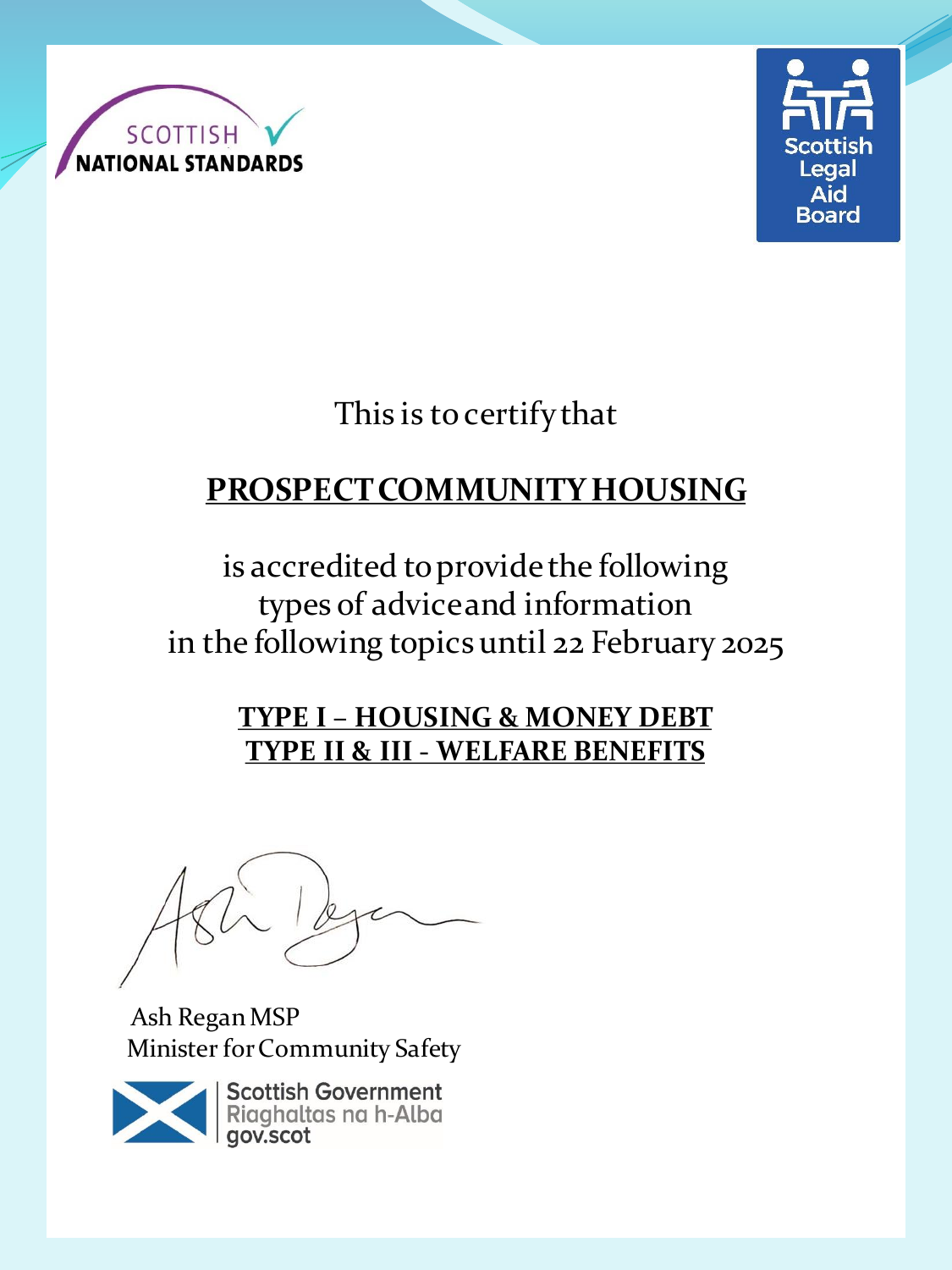### **COMPETENCY ACHIEVED**

## **2 Housing Specific Competences**

- 2.1 Rent Arrears Type I
- 2.3 Help with Rent and Council Tax Type I
- 2.5 Housing Options Type I
- 2.6 Discrimination in Housing Type I
- 2.7 Eviction Type I
- 2.8 Anti-Social Behaviour Type I
- 2.10 Homelessness Type I
- 2.11 Relationship Breakdown Type I
- 2.13 Security of Tenure Type I
- 2.14 Statutory Tenancy Rights Type I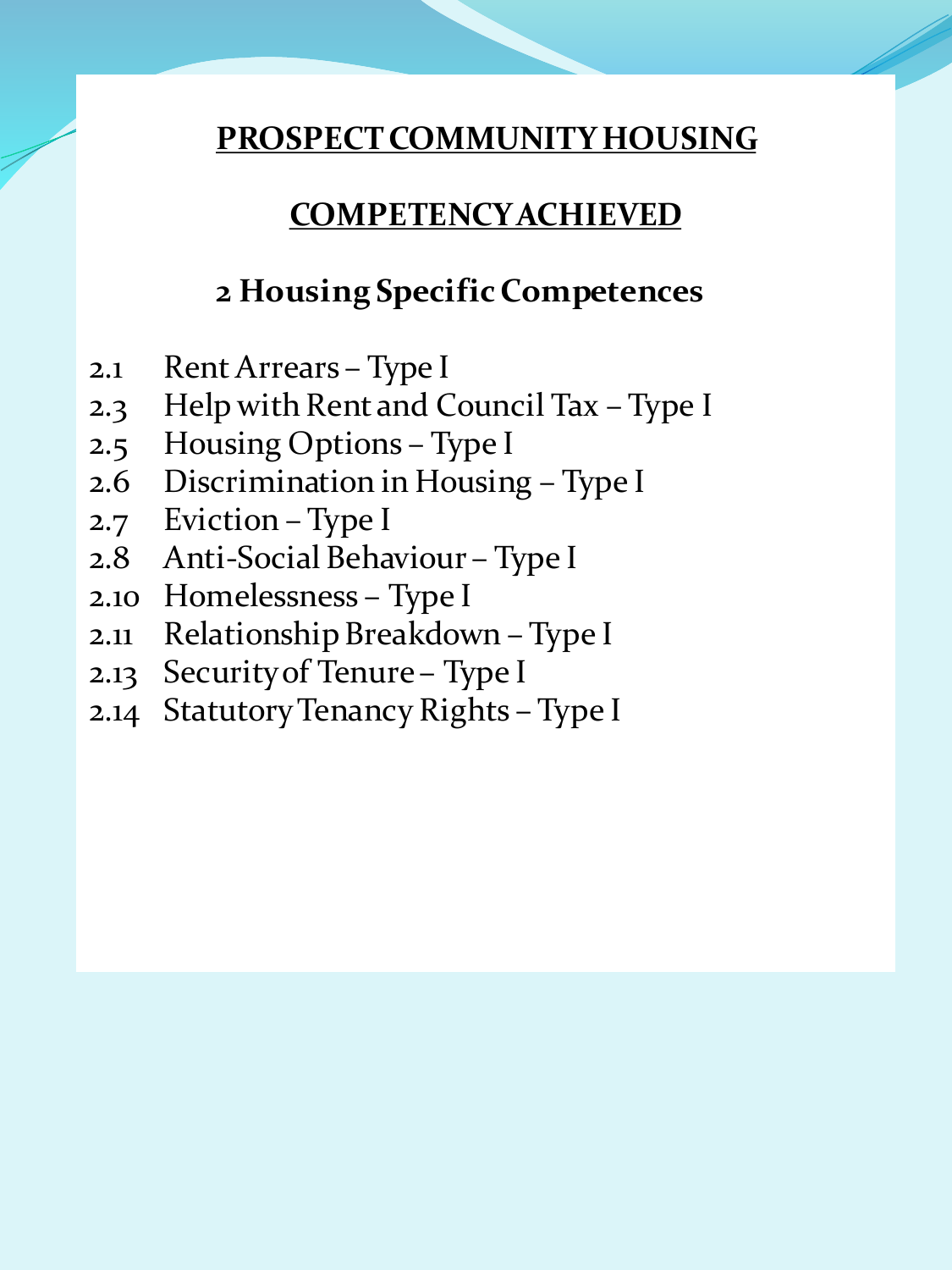#### **COMPETENCY ACHIEVED**

### **3 Money and Welfare Benefits Related Advice Competences – Foundation Knowledge**

- 3.1 Administrative Structure of the Benefits and Tax Credits Systems – Type III
- 3.2 National Insurance Scheme Type III
- 3.3 Claims & Backdating Type III
- 3.4 Decision-Making, Disputes and Appeals Type III
- 3.5 Benefit & Tax Credit Overpayments Type III
- 3.6 Assessment, Initial Decision-Making & Holding Activity in Debt Cases – Type I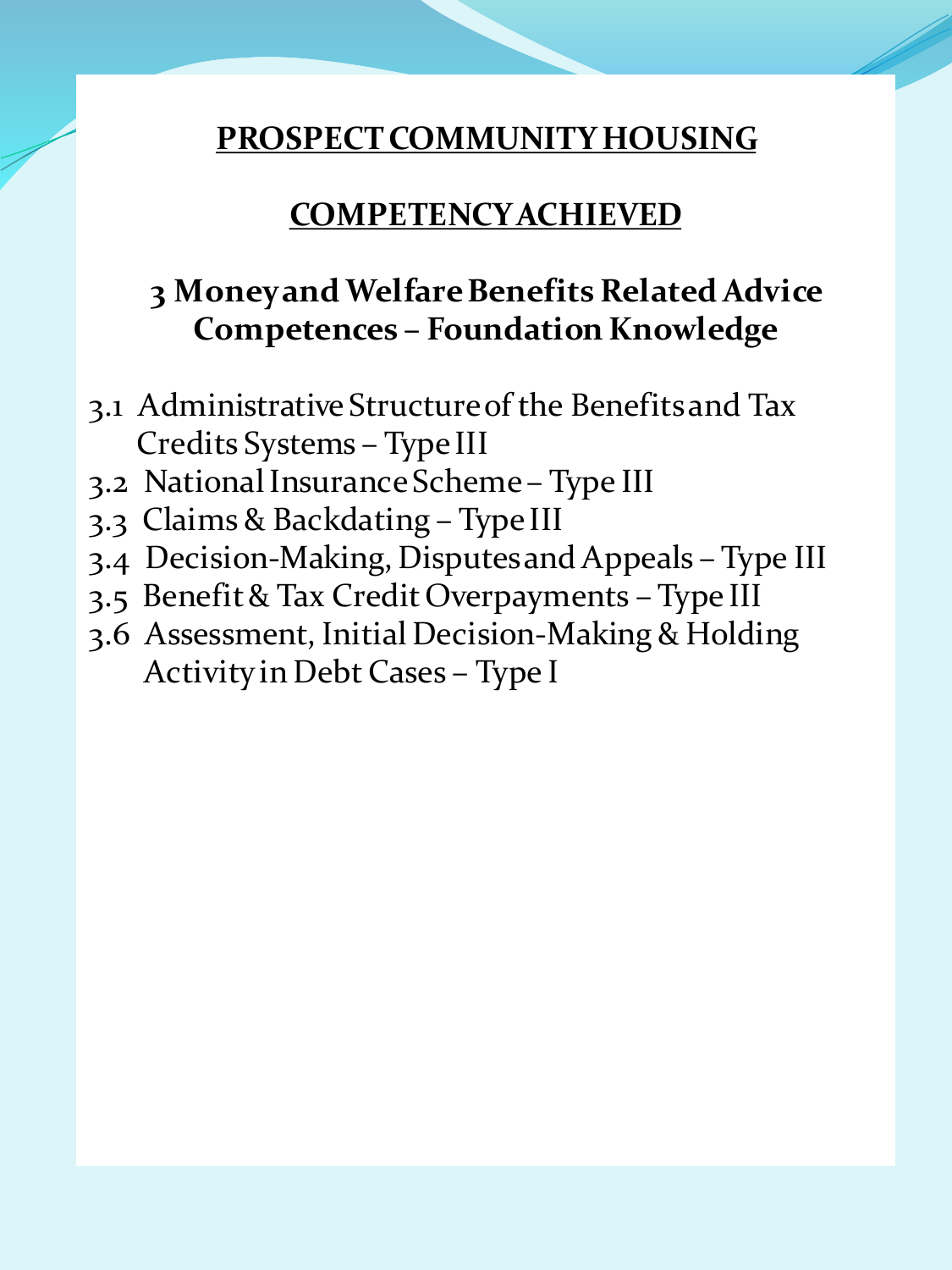#### **COMPETENCY ACHIEVED**

### **4 Money and Welfare Benefits Related Advice Competences – Specialist Areas**

- 4.1 Means-Tested Benefits Type III
- 4.2 Universal Credit 4.2 (a) Universal Credit– Type III 4.2 (b) Housing Element of Universal Credit, Housing Benefit and Council Tax Reduction – Type III
- 4.3 Tax Credits Type III
- 4.4 Social Fund, Scottish Welfare Fund, Best Start Grant and Funeral Support Payment – Type III
- 4.5 The Impact of Work on Benefits Type III
- 4.6 Benefits for Children Type III
- 4.7 State Pension Type II
- 4.8 Personal Independence Payment, Disability Living Allowance, Attendance Allowance & Scottish Disability Assistance – Type III
- 4.9 Benefits for People who have Limited Capability for Work – Type III
- 4.10 Benefits for Industrial Injury and Disease Type II
- 4.11 Benefits for Veterans Type II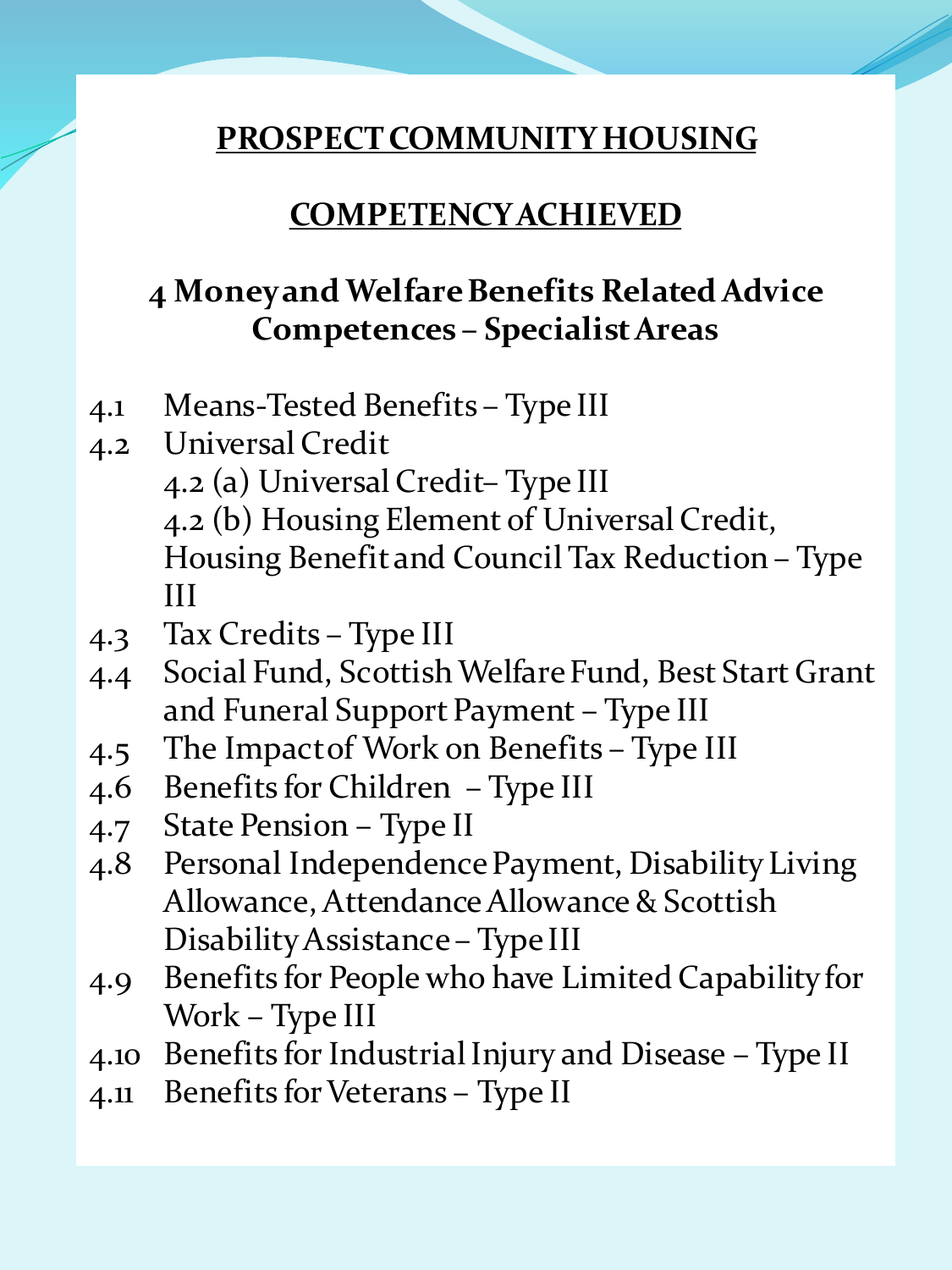#### **COMPETENCY ACHIEVED**

## **4 Money and Welfare Benefits Related Advice Competences – Specialist Areas Cont.**

- 4.12 Carers Allowance and Carer's Assistance Type III
- 4.13 Jobseeker's Allowance– Type III
- 4.14 Benefits for Maternity, Paternity and Adoption Type III
- 4.15 Bereavement Benefits Type III
- 4.16 Benefits for People in Public Care Type II
- 4.17 Benefits for Students Type III
- 4.18 Benefits for People from Abroad and People Subject to Immigration Control – Type III
- 4.20 Financial Statements Type I
- 4.21 Liability for Debts, Extortionate Credit, Unfair Contract Terms, Unenforceable Debts, Creditor Malpractice, Codes of Practice, etc – Type I
- 4.22 Identifying & Agreeing Options in Debt Cases – Type I
- 4.23 Negotiating & Making Offers to Creditors– Type I
- 4.24 Diligence, Diligence Stoppers and Court Proceedings – Type I